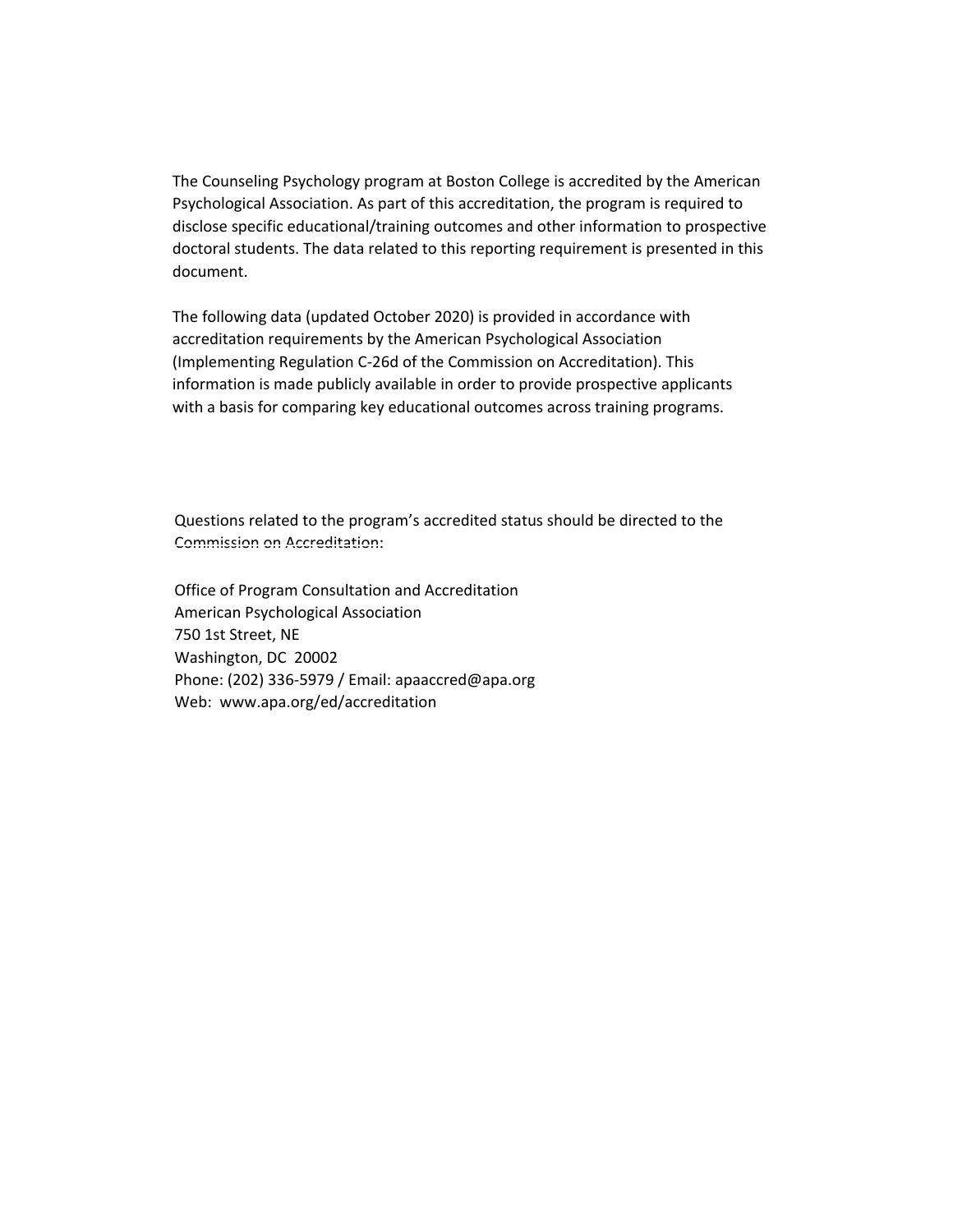**Time to Completion for all students entering the program**

|                                                                          |           |      |           |                      |           |                |   |               |          |               |      | <b>Year in which Degrees were Conferred</b> |   |               |      |               |   |               |     |               |              |               |  |
|--------------------------------------------------------------------------|-----------|------|-----------|----------------------|-----------|----------------|---|---------------|----------|---------------|------|---------------------------------------------|---|---------------|------|---------------|---|---------------|-----|---------------|--------------|---------------|--|
| <b>Outcome</b>                                                           | 2010-2011 |      | 2010-2011 |                      | 2012-2013 |                |   | 2013-2014     |          | 2014-2015     |      | 2015-2016                                   |   | 2016-2017     |      | 2017-2018     |   | 2018-2019     |     | 2019-2020     |              | <b>Total</b>  |  |
| Total number of students with doctoral degree conferred<br>on transcript |           |      |           | $\Omega$<br>$\Delta$ |           | $\overline{a}$ |   | o             |          |               |      | h                                           |   | <sub>0</sub>  |      | $\circ$<br>δ. |   |               |     |               |              | 62            |  |
| <b>Mean</b> number of years to complete the program                      |           | 5.17 |           | Ð                    |           | h              |   | 6.33          |          | 7.11          | 6.42 |                                             |   | 6.33          | 6.25 |               | n |               | 6.2 |               |              | 6.181         |  |
| Median number of years to complete the program                           |           | э    |           | n                    | O         |                |   |               |          |               |      |                                             | n |               | 6.5  |               | n |               | n   |               | <sub>0</sub> |               |  |
| <b>Time to Degree Ranges</b>                                             |           | $\%$ |           | $\frac{0}{2}$        |           | $\frac{6}{9}$  |   | $\frac{0}{0}$ |          | $\frac{0}{2}$ |      | $\frac{0}{2}$                               |   | $\frac{0}{0}$ |      | $\frac{0}{0}$ |   | $\frac{0}{2}$ |     | $\frac{0}{0}$ |              | $\frac{0}{0}$ |  |
| Students in less than 5 years                                            |           |      |           |                      |           | $\Omega$       | U |               | $\theta$ |               |      | $\theta$                                    |   |               |      |               |   |               |     |               |              |               |  |
| Students in 5 years                                                      |           | 50   |           | 38                   |           | 25             |   | 50            |          | 22            |      |                                             |   |               |      | 25            |   | $\Omega$      |     | 20            | 17           | 27            |  |
| Students in 6 years                                                      |           | 33   |           | 38                   |           | 50             |   |               |          | 22            |      | 50                                          |   | 50            |      | 25            |   | 100           |     | 60            | 25           | 40            |  |
| Students in 7 years                                                      |           |      |           | $1^{\circ}$          |           | 25             |   |               |          |               |      |                                             |   |               |      | 50            |   | $\Omega$      |     |               | 10           | 16            |  |
| Students in more than 7 years                                            |           |      |           |                      |           | $\Omega$       |   |               |          | 44            |      |                                             |   |               |      | $\Omega$      |   |               |     | 20            |              | 15            |  |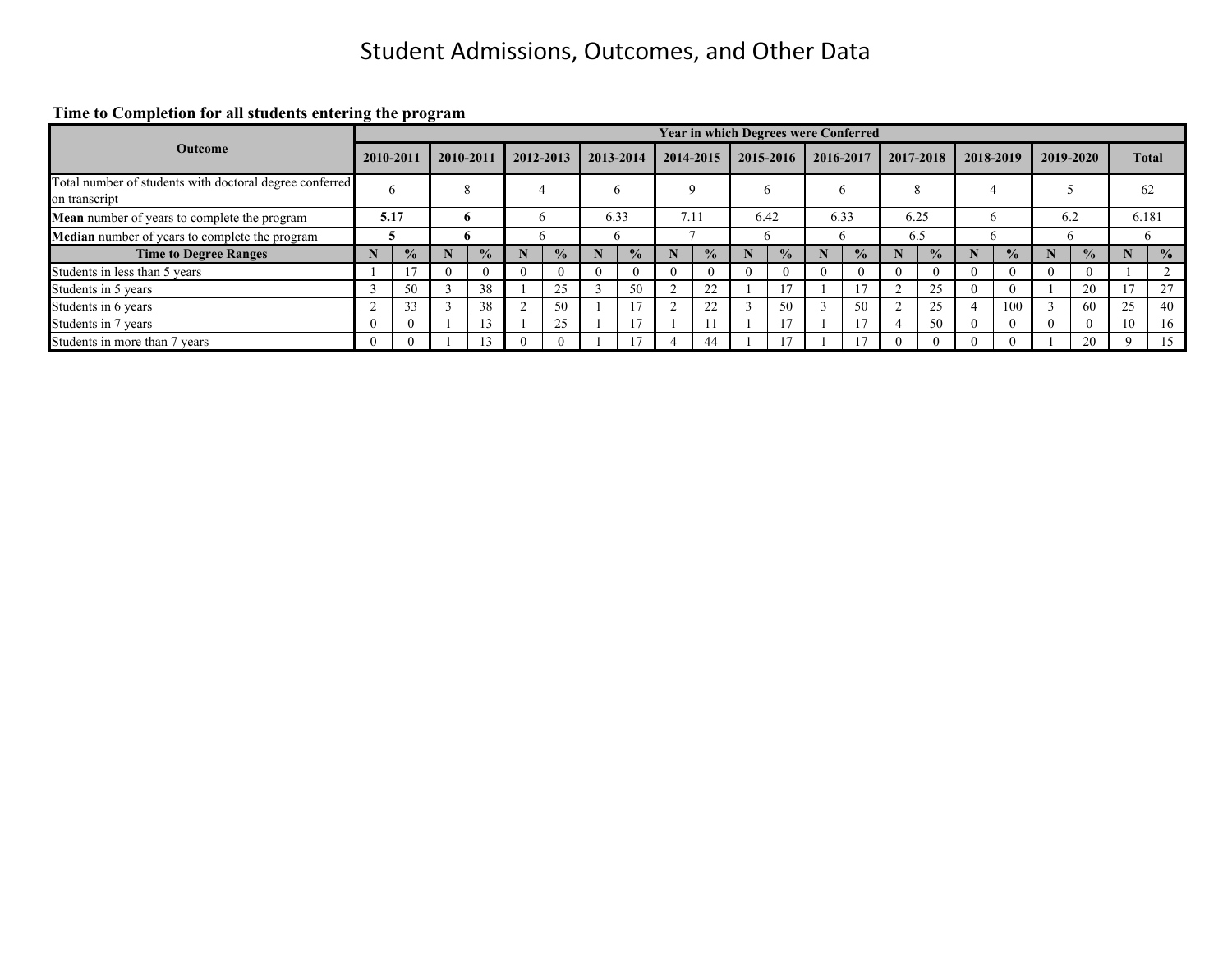# **Program Costs**

| <b>Description</b>                                                                                                           | 2020-2021 $1^{st}$ -year<br><b>Cohort Cost</b> |
|------------------------------------------------------------------------------------------------------------------------------|------------------------------------------------|
| Tuition for full-time students (in-state)                                                                                    | \$36,912                                       |
| Tuition for full-time students (out-of-state)                                                                                | \$36,912                                       |
| Tuition per credit hour for part-time students ( <i>if applicable enter amount</i> ; <i>if</i><br>not applicable enter "NA") | \$1,538                                        |
| University/institution fees or costs                                                                                         | \$170                                          |
| Additional estimated fees or costs to students (e.g. books, travel, etc.)                                                    | \$1,500                                        |

Please note that our program provides extensive financial support for our students. Assistantship funding is guaranteed for the first four years of doctoral study and tuition-remission awards are part of all doctoral assistantships. The assistantships during the first four years will include a blend of research, teaching, and some administrative work. An award of a full-time graduate assistantship carries the expectation that the student will be available for 20 hour per week for 9 months. Half-time graduate assistants need to be available 10 hours per week. The assistantships in years five and beyond may involve teaching, administrative work, or research, depending on the

nature of the available options. For further information about student funding, please the Doctoral Handbook, which can be located at the following link:

https://www.bc.edu/content/dam/bc1/schools/Lynch‐School/Documents/CPDocHandbook2020‐2021‐Updated8‐31‐20.p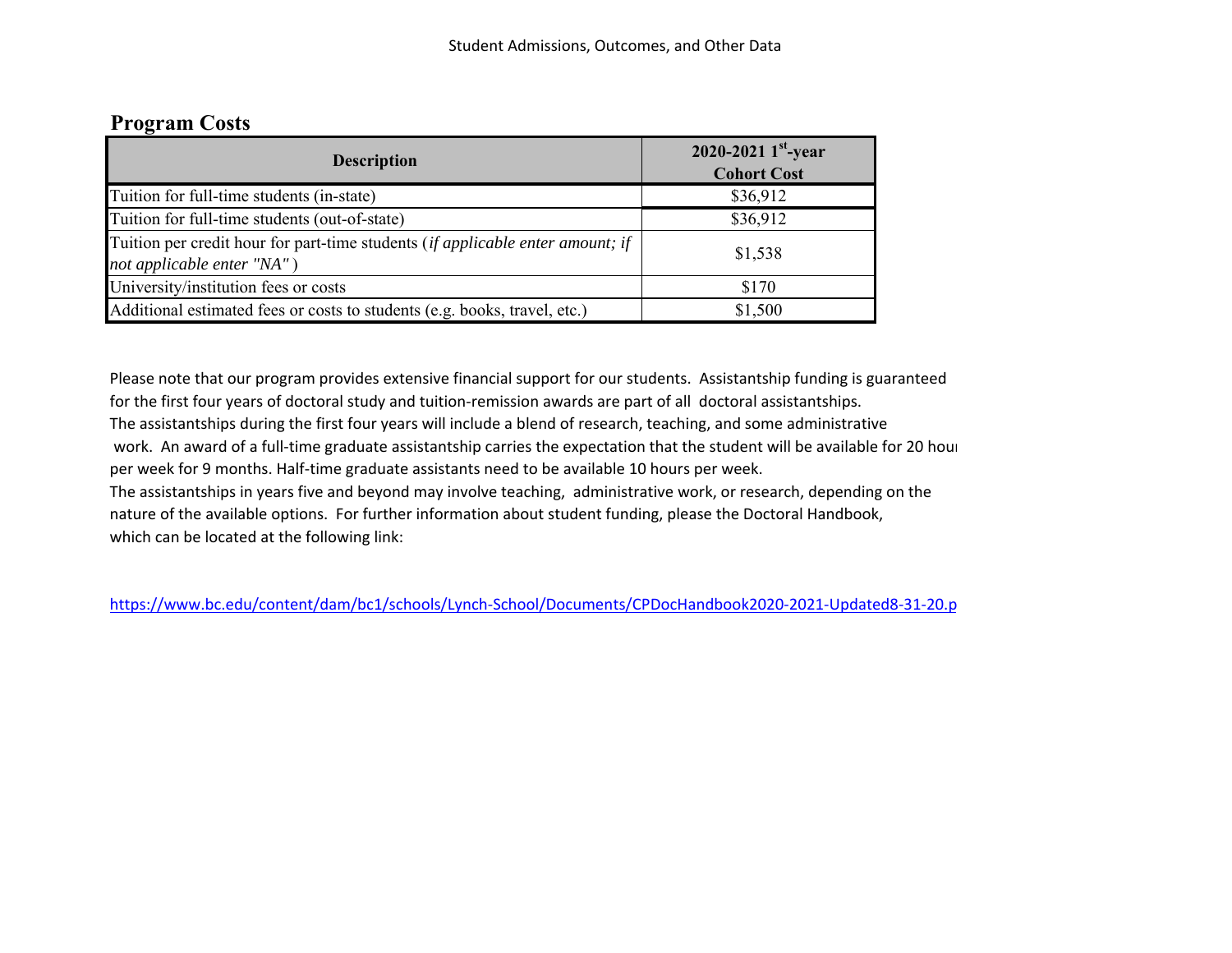### **Internship Placement - Table 1**

|                                                                                                                                      |           |               |                |               |                |               |          |                          |          | <b>Year Applied for Internship</b> |                |               |          |               |          |               |           |               |                |               |
|--------------------------------------------------------------------------------------------------------------------------------------|-----------|---------------|----------------|---------------|----------------|---------------|----------|--------------------------|----------|------------------------------------|----------------|---------------|----------|---------------|----------|---------------|-----------|---------------|----------------|---------------|
| <b>Outcome</b>                                                                                                                       | 2010-2011 |               |                | 2011-2012     |                | 2012-2013     |          | 2013-2014                |          | 2014-2015                          |                | 2015-2016     |          | 2016-2017     |          | 2017-2018     | 2018-2019 |               | 2019-2020      |               |
|                                                                                                                                      |           | $\frac{0}{0}$ | N              | $\frac{0}{0}$ | N              | $\frac{0}{0}$ | N        | $\frac{0}{0}$            | N        | $\frac{0}{0}$                      | N              | $\frac{0}{0}$ | N        | $\frac{0}{0}$ | N        | $\frac{0}{0}$ | N         | $\frac{0}{0}$ | N              | $\frac{0}{0}$ |
| Students who obtained APA/CPA-accredited<br>internships                                                                              | 6         | 100           | $\overline{4}$ | 80            |                | 78            | 6        | 86                       |          | 100                                | $\overline{4}$ | 80            | 5        | 100           | 5        | 100           | 5         | 100           | 6              | 86            |
| Students who obtained APPIC member internships that<br>were not APA/CPA-accredited (if applicable)                                   | $\Omega$  | $\theta$      | $\Omega$       | $\Omega$      | $\Omega$       | $\theta$      | $\theta$ | $\Omega$                 | $\Omega$ | $\theta$                           | $\Omega$       | $\Omega$      | $\Omega$ | $\Omega$      | $\theta$ | $\Omega$      | $\theta$  | $\theta$      | $\Omega$       | $\Omega$      |
| Students who obtained other membership organization<br>internships (e.g. CAPIC) that were not APA/CPA-<br>accredited (if applicable) | $\Omega$  | $\mathbf{0}$  | $\Omega$       | $\Omega$      | $\theta$       | $\theta$      | $\theta$ | $\theta$                 | $\Omega$ | $\theta$                           | $\Omega$       | $\Omega$      | $\theta$ | $\Omega$      | $\theta$ | $\theta$      | $\theta$  | $\theta$      | $\Omega$       |               |
| Students who obtained internships conforming to<br>CDSPP guidelines that were not APA/CPA-accredited<br>(if applicable)              | $\Omega$  | $\Omega$      | $\theta$       | $\Omega$      | $\Omega$       | $\theta$      | $\Omega$ | $\Omega$                 | $\Omega$ | $\theta$                           | $\Omega$       | $\Omega$      | $\theta$ | $\Omega$      | $\Omega$ | $\Omega$      | $\theta$  | $\Omega$      | $\Omega$       |               |
| Students who obtained other internships that were not<br>APA/CPA-accredited (if applicable)                                          |           | $\theta$      | $\Omega$       | $\Omega$      | $\Omega$       | $\Omega$      | $\Omega$ | $\Omega$                 | $\Omega$ | $\theta$                           | $\Omega$       | $\theta$      | $\Omega$ | $\Omega$      | $\Omega$ | $\Omega$      | $\Omega$  | $\Omega$      | $\Omega$       |               |
| Students who obtained any internship                                                                                                 | 6         | 100           | $\overline{4}$ | 80            | $\overline{7}$ | 78            | 6        | 86                       |          | 100                                | $\overline{4}$ | 80            | 5        | 100           | 5        | 100           | 5         | 100           | 6              | 86            |
| Students who sought or applied for internships<br>including those who withdrew from the application<br>process                       | 6         | ٠             | 5              | ٠             | $\mathbf Q$    | ۰             |          | $\overline{\phantom{a}}$ |          | $\overline{\phantom{a}}$           | 5              |               | 5        |               | 5        | ۰             | 5         |               | $\overline{7}$ |               |

### **Internship Placement - Table 2**

|                                                                 |   |               |  |               |  |               |  |               |  |               |  | <b>Year Applied for Internship</b> |  |           |  |                    |           |               |           |               |
|-----------------------------------------------------------------|---|---------------|--|---------------|--|---------------|--|---------------|--|---------------|--|------------------------------------|--|-----------|--|--------------------|-----------|---------------|-----------|---------------|
| Outcome                                                         |   | 2010-2011     |  | 2011-2012     |  | 2012-2013     |  | 2013-2014     |  | 2014-2015     |  | 2015-2016                          |  | 2016-2017 |  | 2017-2018          | 2018-2019 |               | 2019-2020 |               |
|                                                                 |   | $\frac{0}{2}$ |  | $\frac{0}{2}$ |  | $\frac{0}{2}$ |  | $\frac{0}{2}$ |  | $\frac{0}{2}$ |  | $\frac{0}{2}$                      |  | $\%$      |  | $\frac{0}{\alpha}$ |           | $\frac{0}{2}$ |           | $\frac{0}{2}$ |
| Students who sought or applied for internships                  |   |               |  |               |  |               |  |               |  |               |  |                                    |  |           |  |                    |           |               |           |               |
| including those who withdrew from the application               | 6 | ۰             |  |               |  |               |  |               |  |               |  |                                    |  |           |  |                    |           |               |           |               |
| process                                                         |   |               |  |               |  |               |  |               |  |               |  |                                    |  |           |  |                    |           |               |           |               |
| Students who obtained paid internships                          |   | 100           |  | 80            |  | 78            |  | 86            |  | 100           |  | 80                                 |  | 100       |  | 100                |           | 100           |           | 86            |
| Students who obtained half-time internships* (if<br>applicable) |   |               |  |               |  | $^{(1)}$      |  | $\Omega$      |  | $\Omega$      |  |                                    |  |           |  |                    |           | $\theta$      |           |               |

\* Cell should only include students who applied for internship and are included in applied cell count from "Internship Placement – Table 1"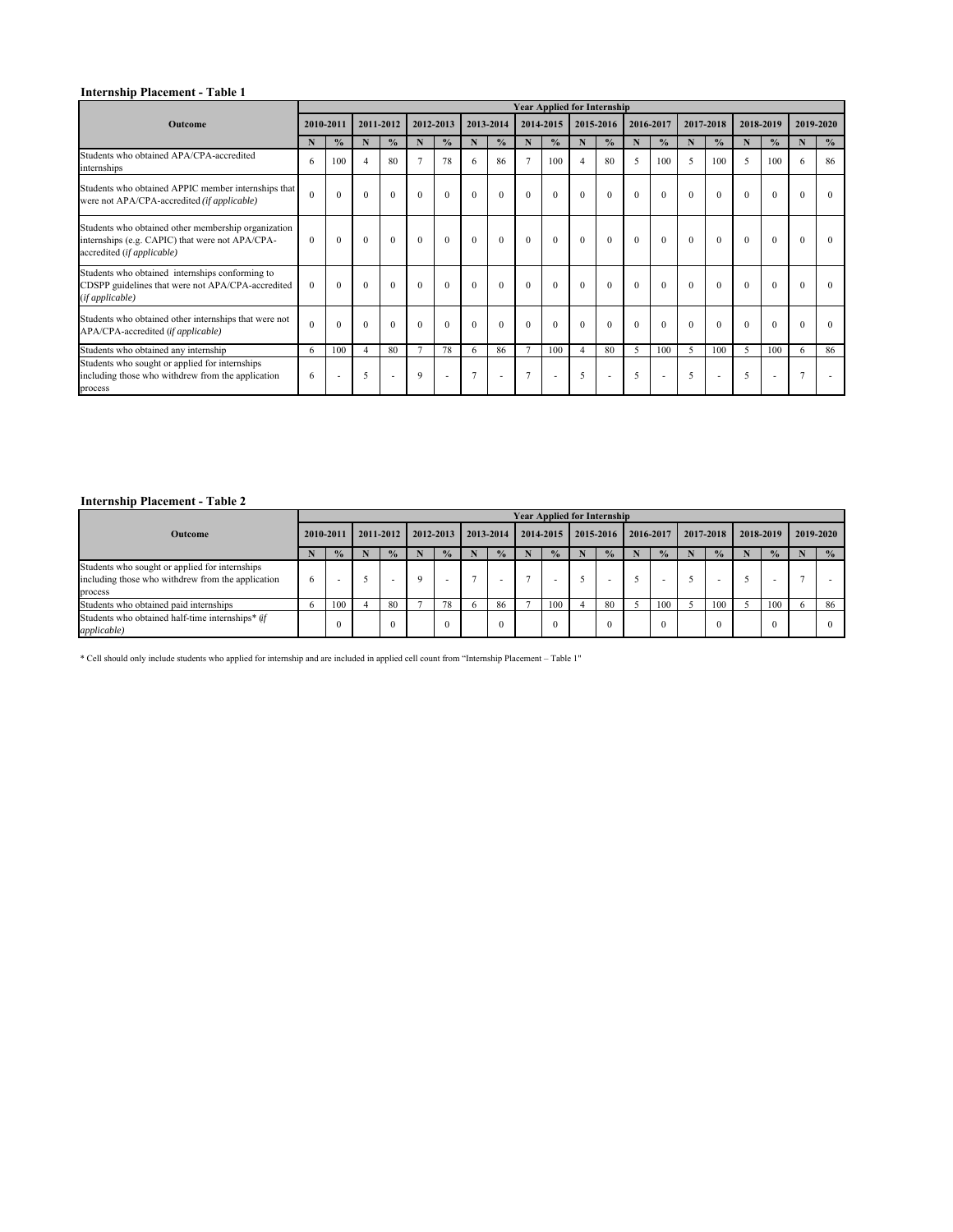#### **Attrition**

|                                                                                          |           |                          |                |                          |          |                          |          |                          |           |                          | <b>Year of First Enrollment</b> |                          |          |                          |          |                          |          |                          |           |               |
|------------------------------------------------------------------------------------------|-----------|--------------------------|----------------|--------------------------|----------|--------------------------|----------|--------------------------|-----------|--------------------------|---------------------------------|--------------------------|----------|--------------------------|----------|--------------------------|----------|--------------------------|-----------|---------------|
| <b>Variable</b>                                                                          | 2010-2011 |                          |                | 2011-2012                |          | 2012-2013                |          | 2012-2013                |           | 2014-2015                |                                 | 2015-2016                |          | 2016-2017                |          | 2017-2018                |          | 2018-2019                | 2019-2020 |               |
|                                                                                          | N         | $\frac{1}{2}$            | N              | $\frac{0}{2}$            | N        | $\frac{0}{2}$            | N        | $\frac{0}{2}$            | N         | $\frac{1}{2}$            | N                               | $\frac{0}{2}$            | N        | $\frac{0}{2}$            | N        | $\frac{0}{0}$            | N        | $\frac{0}{2}$            | N         | $\frac{0}{0}$ |
| Students for whom this is the<br>year of first enrollment (i.e.<br>new students)         | 6         | $\overline{\phantom{a}}$ | $\overline{ }$ | $\overline{\phantom{a}}$ | 6        | $\overline{\phantom{0}}$ |          | $\overline{\phantom{0}}$ | 5         | $\overline{\phantom{a}}$ | 6                               | $\overline{\phantom{0}}$ | 6        | $\overline{\phantom{a}}$ | 5        | $\overline{\phantom{0}}$ | 6        | $\overline{\phantom{a}}$ |           |               |
| Students whose doctoral<br>degrees were conferred on their<br>transcripts                | 6         | 100                      | $\mathbf{r}$   | 100                      | 6        | 100                      | 5        | 100                      | 3         | 60                       | $\Omega$                        | $\mathbf{0}$             | $\theta$ | $\theta$                 | $\theta$ | $\theta$                 | $\theta$ | $\theta$                 | $\theta$  | $\Omega$      |
| Students still enrolled in<br>program                                                    | $\Omega$  | $\theta$                 | $\Omega$       | $\theta$                 | $\Omega$ | $\theta$                 | $\Omega$ | $\theta$                 | $\bigcap$ | 40                       | 6                               | 100                      | 6        | 100                      | 5        | 100                      | 6        | 100                      | 5         | 100           |
| Students no longer enrolled for<br>any reason other than conferral<br>of doctoral degree | $\Omega$  | $\theta$                 | $\theta$       | $\theta$                 | $\theta$ | $\theta$                 | $\theta$ | $\theta$                 | $\theta$  | $\mathbf{0}$             | $\theta$                        | $\mathbf{0}$             | $\theta$ | $\theta$                 | $\theta$ | $\theta$                 | $\Omega$ | $\theta$                 | $\Omega$  | $\Omega$      |